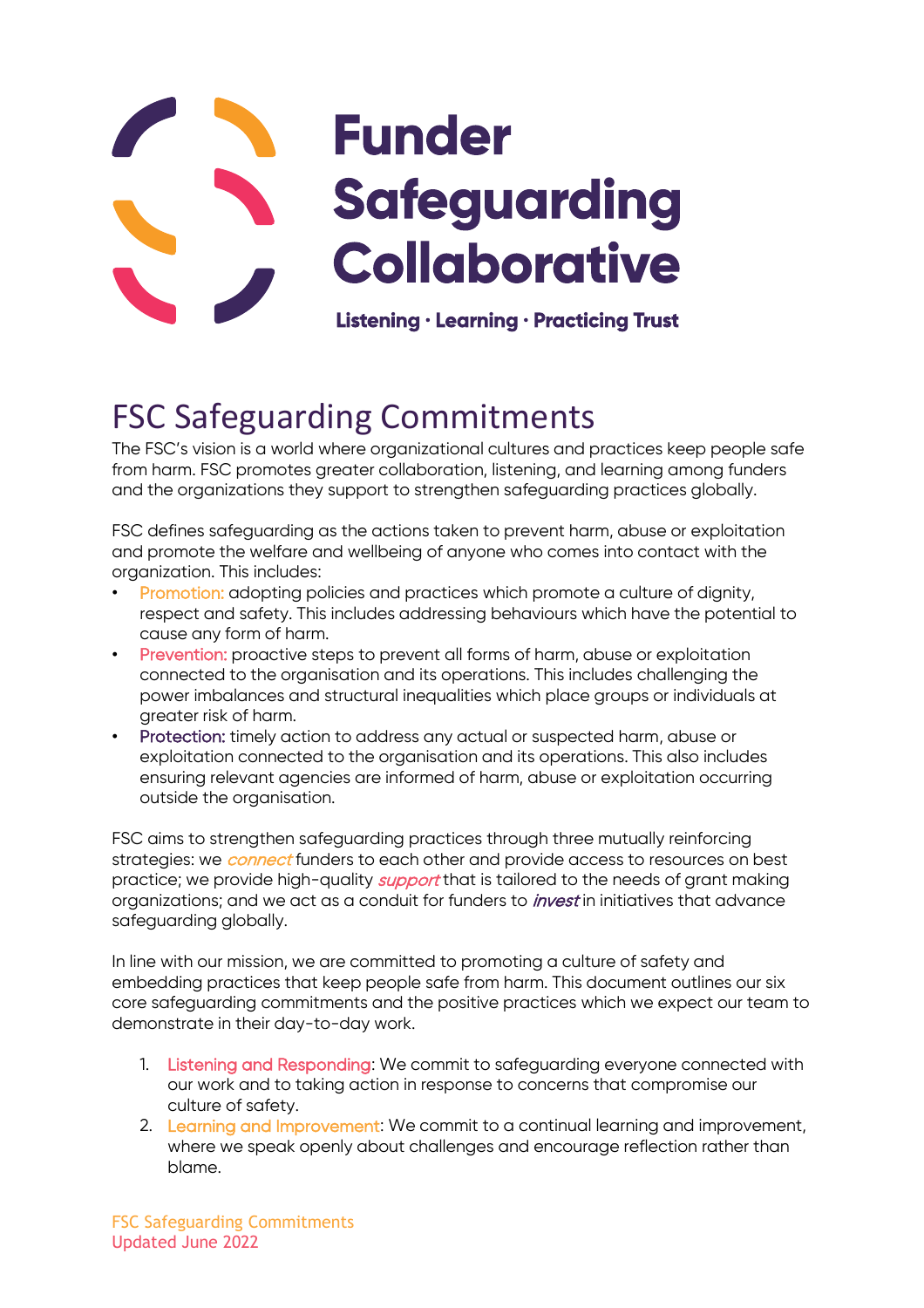

- 3. Safe People: We commit to ensuring that everyone acting on behalf of FSC is suitable for the role and has the support they need to fulfil their responsibilities to keep people safe.
- 4. Mutual Accountability: The leadership of FSC commit to mutual accountability for safeguarding which balances oversight ('accountability to leadership') with support ('accountability to FSC team')
- 5. Promoting Safe Practice: We commit to promoting safe cultures and organizational practices across our network.
- 6. Investing in Safe Organizations: We commit to ensuring our funded partners have appropriate safeguards in place while avoiding imposing approaches that undermine organizational ownership.

FSC is hosted by Global Fund for Children (GFC) and the FSC Safeguarding Commitments are supported by the procedures and processes contained in the [GFC](https://globalfundforchildren.org/safeguarding-policy/)  [Safeguarding Policy.](https://globalfundforchildren.org/safeguarding-policy/) All members of the FSC Team (employed staff, consultants, contractors and service providers) must comply with GFC's policy whilst also fulfilling FSC Safeguarding Commitments.

While this document is primarily designed to guide the day-to-day practice of the FSC team, our ability to embed a safe culture can only be achieved in collaboration with others. For this reason, our commitments include our approach to promoting safe practice among our Network Members (Commitment Five) and the organisations we fund (Commitment Six). In addition, everyone connected with FSC is made aware and must commit to 'FSC Values in Practice' (Appendix A).

### Commitment 1: Listening and Responding

We commit to safeguarding everyone connected with our work and to taking action in response to concerns that compromise our culture of safety.

We believe that everyone has the right to be safe from all forms of harm and abuse. FSC recognises that everyone can be vulnerable to harm and that this vulnerability will vary on depending on individual circumstances (e.g. social and economic status, physical and mental health etc.) and intersecting identities (e.g. gender identity, race, religion, sexuality etc.).

We also recognise that individual safety and wellbeing may be compromised by behaviours that do not fit easily into these traditional categories of abuse and exploitation. Any behaviour which is inconsistent with our values, even if does not reach the threshold of abuse, can compromise the safety and well-being of those connected with our work and may lead to serious harm in the future.

For these reasons, FSC operates a low-level concern approach to safeguarding. This means:

- We encourage anyone connected with our work to 'speak up' if they encounter a behaviours or organizational practices which make them uncomfortable, worried or concerned or if they observe any behaviours which are not consistent with our values.
- Concerns can be raised directly with FSC in the following ways: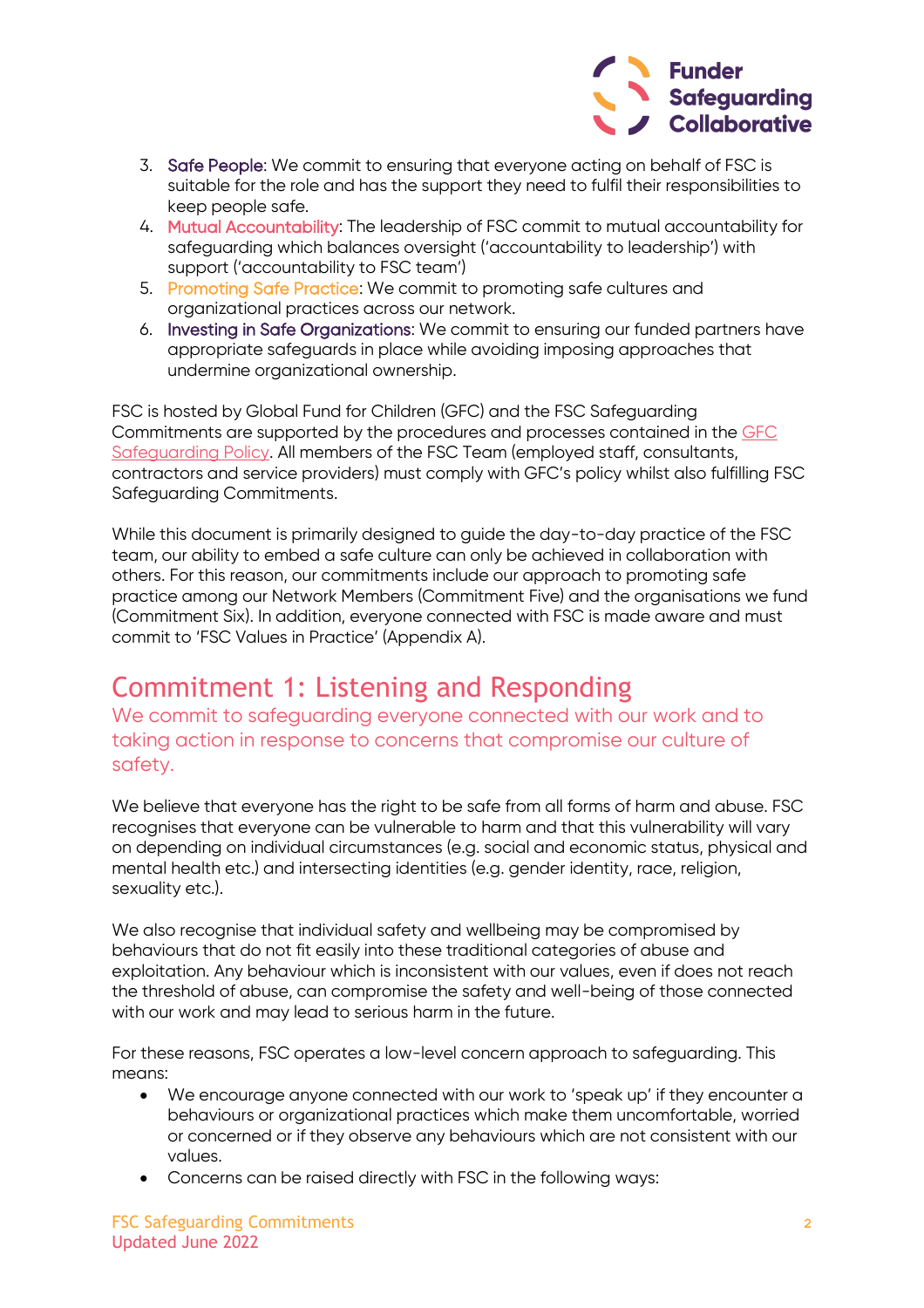

- o Contacting the FSC Director [\(kwalkersimpson@fundersafeguardingcollaborative.org\)](mailto:kwalkersimpson@fundersafeguardingcollaborative.org)
- o Contacting GFC's global designated safeguard lead via email [\(safeguarding@globalfundforchildren.org\)](mailto:safeguarding@globalfundforchildren.org)
- o Making a confidential report through GFC's whistle-blower anonymous line [\(GFCSafeguarding@lighthouse-services.com\)](mailto:GFCSafeguarding@lighthouse-services.com)
- The FSC Director is ultimately responsible for safeguarding and will ensure that appropriate action is taken. Given our low level approach to safeguarding concerns, the response must be proportional to the seriousness of the concern which has been raised.
- If the concern relates to the conduct of the FSC Director, this will be managed by GFC's global designated safeguard lead.
- In addressing the actions of individuals, FSC will take a contextual approach which examines the structural conditions and organizational practices that may have contributed to the concern.
- We will provide feedback to those raising the concern, highlighting the action taken to address the concern as well as explaining how we have attempted to learn and improve organizational practices.
- All concerns, however small, are documented with the action taken and learning relevant to the organisation. This contributes to our commitment to continually learn and improve.

Additional measures are in place to ensure accountability for the FSC response to any allegation of abuse (physical, sexual, emotional), neglect or exploitation.

- GFC's global designated safeguard lead (DSL) will be informed of all allegations of abuse (physical, sexual, emotional), neglect or exploitation and provides additional support and oversight.
- Together, the FSC Director and GFC's global designated safeguard lead will decide what action is required. This will include, but is not limited to:
	- o Ensuring that appropriate support is provided to the person affected and that all possible steps are taken to ensure their safety and welfare.
	- o Providing support to any witnesses or others who may have been affected.
	- o Ensuring that all actions are consistent with local laws, including mandatory reporting legislation.
	- o Ensuring that any criminal matters are reported to the police and/or authorities.
	- o Liaising fully with investigations by statutory agencies or, where appropriate, initiating an internal investigation.
- Where allegations relate to the conduct of an FSC team member, GFC's global designated safeguard lead will also inform the designated Board member/trustee for safeguarding and the CEO. The staff member may be suspended, pending investigation.

### Commitment 2: Learning and Improvement

We commit to continual learning and improvement, where we speak openly about challenges and encourage reflection rather than blame.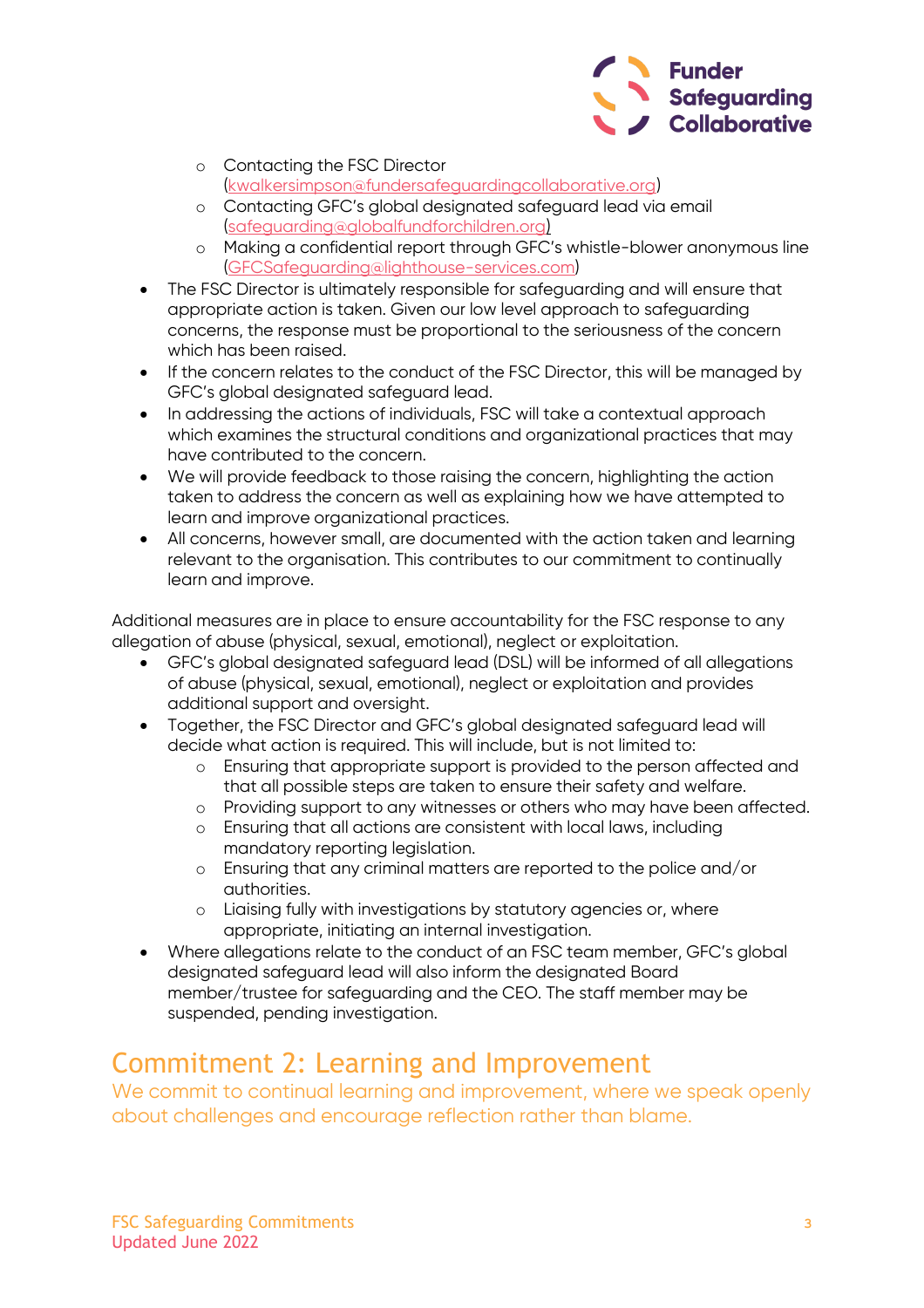

In order to create a culture where concerns can be raised openly and without fear, it is important that we proactively seek feedback about our ways of working and use this information as an opportunity to learn and improve. To achieve this:

- We review of 'FSC Safeguarding Commitments' annually in parallel with the review of GFC's safeguarding policy.
- Prior to the annual review of 'FSC Safeguarding Commitments', we seek feedback from the FSC team, our network members and others connected with our work, to identify practices that promote a sense of safety and areas which require improvement.
- The FSC Director produces an anonymised annual report that outlines our progress towards creating a culture of safety. This includes details of the number of concerns that have been reported, any patterns or themes that have emerged, and any actions or improvements that have been initiated.
- The full report is shared internally within the FSC Team, Steering Committee and GFC Global Safeguarding Team to promote reflection, identify additional learning and ensure shared responsibility for continual improvement.
- A summary of the report is shared with FSC Members and a copy published on the FSC website.

### Commitment 3: Safe People

We commit to ensuring that everyone acting on behalf of FSC is suitable for the role and has the support they need to fulfil their responsibilities to keep people safe.

We believe that every member of the FSC team makes an active contribution to creating and maintaining a safe culture. We accept that screening for potential offenders is necessary, but do not believe that this is sufficient to ensure safe practice. Instead, we commit to cultivating awareness, sensitivity and positive practices on an ongoing basis.

- Anyone interested in joining the FSC team will be interviewed to assess their suitability for the role, including whether their attitudes and beliefs align with FSC values.
- References will be obtained for all team members and consultants prior to confirming the appointment of new team members.
- Criminal background checks will be completed on any team members who have access to sensitive information or are likely to have direct contact with children and communities as part of their role.
- All new team members receive a copy of the GFC Safeguarding Policy and 'FSC Safeguarding Commitments' and these are discussed during onboarding, with additional training provided within 1 month of joining FSC.
- FSC team members must read and agree to comply with 'FSC Values in Practice' and are asked to reflect on how they demonstrate FSC values in practice as part of their annual performance review.
- We encourage dialogue about safe practice in team meetings, supervision and annual performance reviews. Team members are encouraged to ask questions, raise concerns and initiate changes that improve practice.
- New team members co-facilitate FSC activities with a more experienced team member to promote practical, applied learning on how to approach our work and how we put our values into practice.

FSC Safeguarding Commitments **4** Updated June 2022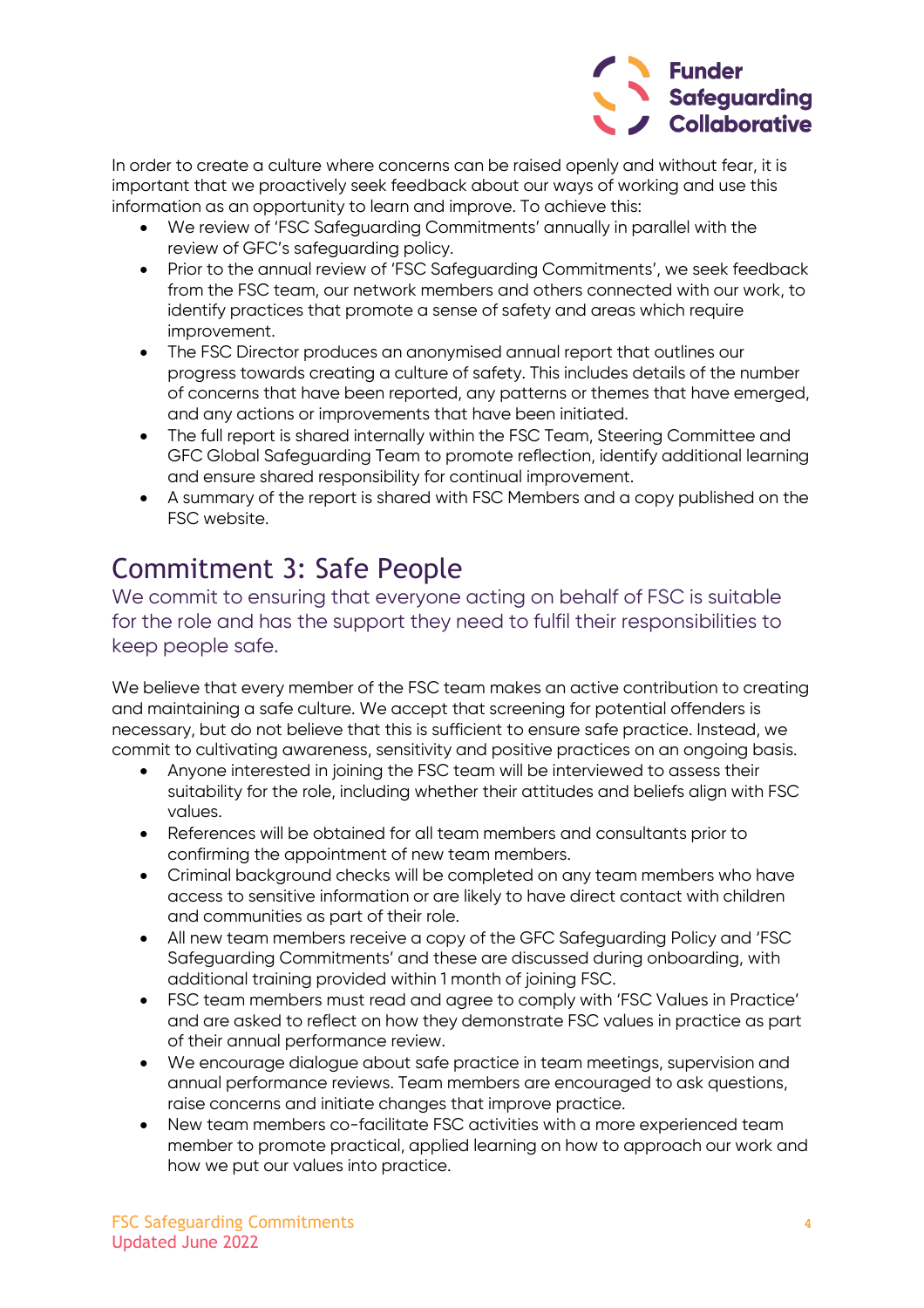

### Commitment 4: Mutual Accountability

The leadership of FSC commit to mutual accountability for safeguarding which balances oversight ('accountability to leadership') with support ('accountability to FSC team')

We recognise the critical role played by senior leadership in ensuring safeguarding is prioritised and that the FSC team implement 'Our Commitments'. To support this, accountability for safeguarding is integrated into FSC and GFC governance structures.

- 'FSC Safeguarding Commitments' are approved by the GFC's Global Designated Safeguarding Lead and the FSC Steering Committee.
- The FSC Director sits on the GFC Global Safeguarding Team which monitors organizational safeguarding practices and promotes learning.
- There is a designated lead for Safeguarding on the FSC Steering Committee who meets with the FSC Director quarterly to discuss safeguarding across the organization.

While accountability and oversight to leadership is important, a safe culture also requires FSC team members to trust and have confidence in the leadership of the organisation. The FSC Director is accountable to the FSC team and wider network, and is expected to lead by example and provide the support and resources required to ensure a culture of safety.

- Leaders are expected to model a commitment to a safe culture, and this is explicitly included in their 360° annual appraisal.
- Leadership appraisals include feedback from the FSC team and members of the FSC network.
- The Designated Lead for Safeguarding from GFC and the FSC Steering Committee will facilitate listening exercises with the FSC Team to hear about their experiences, ideas and opinions and ensure these inform the overall FSC's approach to safety.
- Feedback is obtained from staff about the time and resources they need to fulfil their safeguarding responsibilities and this is reflected in the annual budget.

### Commitment 5: Promoting Safe Practice

#### We commit to promoting safe cultures and organizational practices across our network.

The FSC believes that all funders can make a valuable contribution to keeping people safe. We aim to remove many of the barriers that deter funders from engaging with the safeguarding challenge and actively promote a diverse membership. For this reason, Network Members are not required to have safeguarding policies and procedures in place at the time of joining FSC. However, we do expect members to commit to building safe organizational practices and implementing improvements over time.

• Network members must agree to our core values as a condition of joining FSC. Membership may be revoked if the FSC Steering Committee determines that a member has conducted themselves in a way that is contrary to FSC values.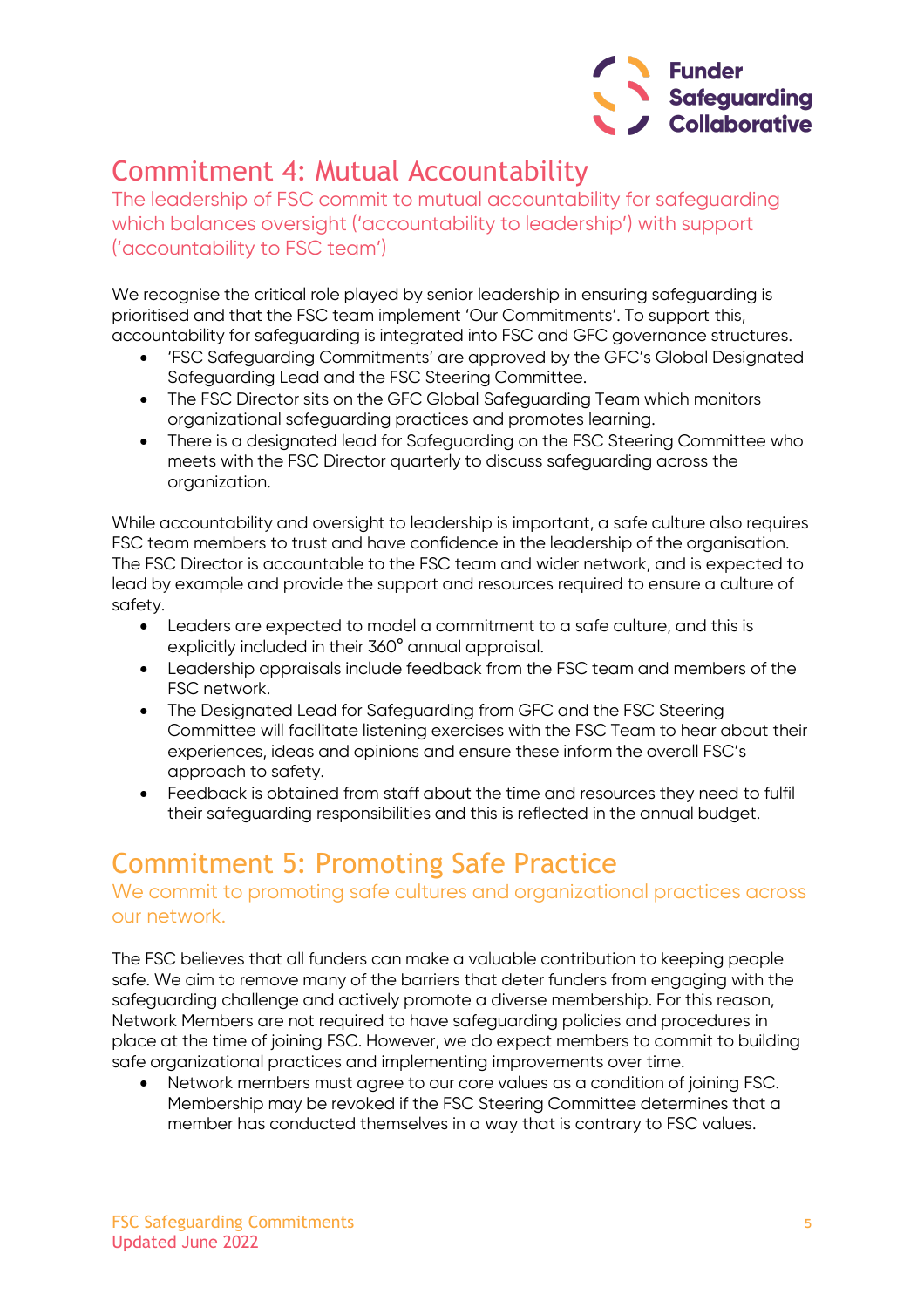

- When registering for the FSC intranet, FSC webinars and events, FSC members are asked to read and commit to 'FSC Values in Practice' when interacting with others.
- Network members must commitment to taking action to ensure their organization and the organizations they fund protect people from harm. When renewing membership, members are asked to reflect on any changes they have implemented to improve safety across their organization. Members who are unable to demonstrate their commitment to improved practice may not be eligible for future membership.
- FSC members can access advice and resources from FSC to support the development organizational cultures and practices that keep people. However, the responsibility for safeguarding rests within the FSC member organization.

### Commitment 6: Investing in Safe Organizations

We commit to ensuring our funded partners have appropriate safeguards in place while avoiding imposing approaches that undermine organizational ownership.

Investment in safeguarding is critical to improving standards. Although FSC is not a traditional grant maker, we do act as a conduit for investments from FSC members and may receive and disperse fund to implement initiatives aimed at strengthening safeguarding globally. At present, FSC is not a legally constituted organization and consequently, all funding is managed by GFC.

GFC takes all reasonable steps to ensure partners receiving grants have the competence to fulfil their obligations safely and have the policies and procedures in place to prevent harm or abuse. However, our approach also reflects FSC's commitment to shifting power and valuing the knowledge and expertise that exists within the organizations we fund.

- Due diligence checks include a review safeguarding policies, procedures, and processes.
- Once funding has been approved, FSC/GFC takes a relational approach to working with partners, engaging in regular dialogue with funded partners to support them in developing robust safeguarding practices and help where they face challenges.
- If funded partners do not have a safeguarding policy in place, FSC/GFC will provide accompaniment to help them develop and document the safe practices which their staff and organization must abide by.
- Where personally identifiable data is shared between GFC and the funding partner, a written data-sharing agreement is developed.
- Any visitors to work funded by FSC, must read and commit to 'FSC Values in Practice' and will receive a briefing on expected conduct prior to any direct contact with partners and/or communities.